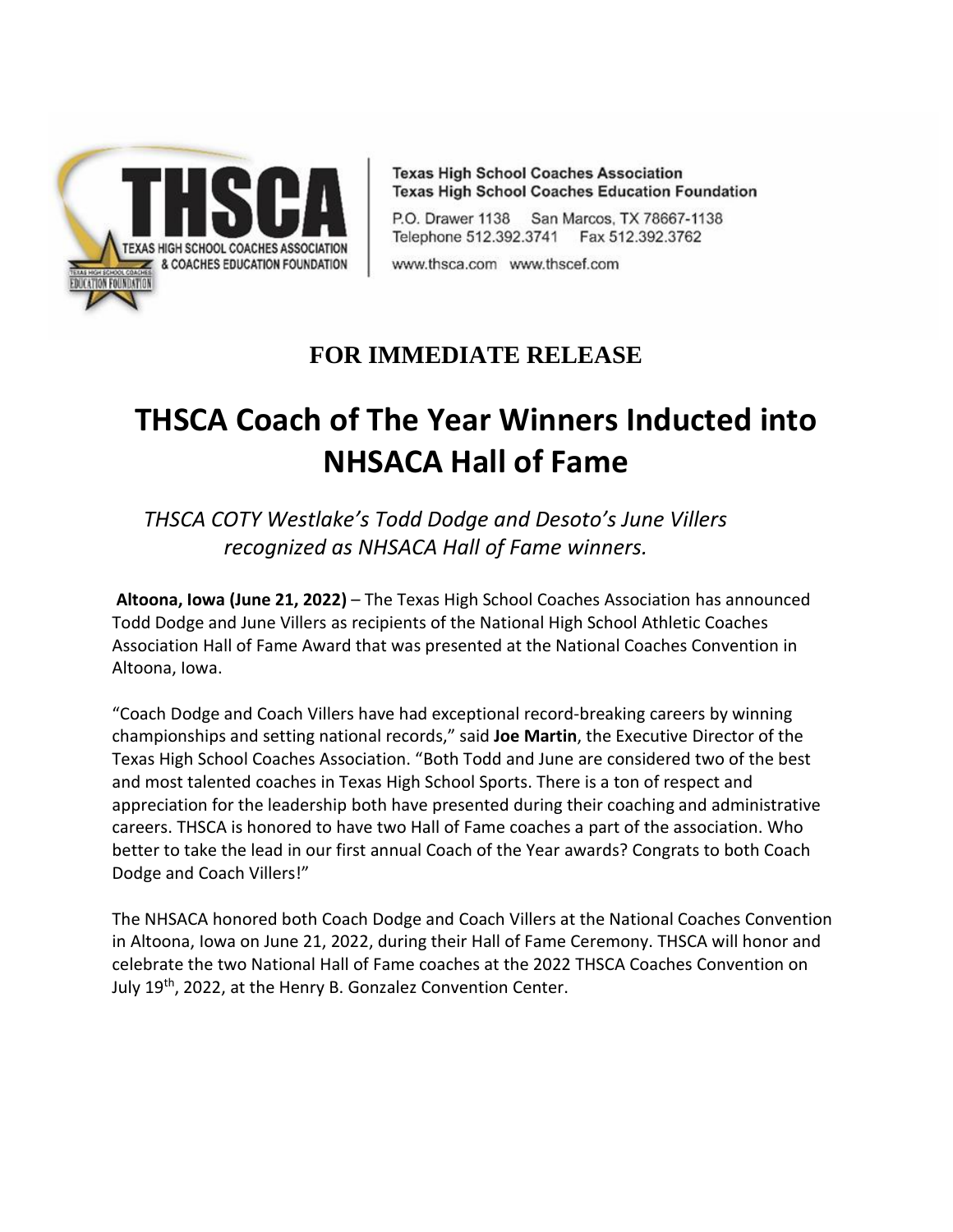

Todd Dodge served as the Head Football Coach and Athletic Director at Westlake High for the last eight years. Dodge, newly retired, finished his 36 years in coaching as a state champion. The last three years at Westlake, Dodge went 45-1 with back to back - to - back 6A State Championships. Upon conclusion of his eight years at Westlake, Dodge boasts undefeated regular seasons in 2017, 2020 and 2021. During his five-year run at Southlake Carroll from 2002- 2006, he was 79-1 with five consecutive state championship appearances at the Texas 6A level – winning the state championship four times during that run. Dodge holds eight career state championship appearances overall and has won seven. As a high school coach, Coach Dodge has been named National Coach of the Year four times. His overall career coaching record is 236-72.

Coach Dodge has been married to Elizabeth Neptune Dodge for 36 years. They have two children – a son, Riley who currently serves as

Southlake Carroll's Head Football Coach and is married to Alexis, and a daughter, Molly who is married to Weston Kuenstler. Todd and Elizabeth are the proud grandparents of Tate Riley, Landry Mack, and Blakely Dodge.



June Villers serves as Desoto's Girl's Head Track Coach and Assistant Athletic Director. Villers has coached track and field the last twenty - five years. The last nineteen of those years have been at Desoto High School, fourteen as head coach, and six as Assistant Athletic Director. Coach Villers is looking to achieve back - to - back state titles this year, as Desoto Track has won championships in 2021, 2019, 2018, 2017, 2016, 2013, 2012, and 2011 with runner up finishes in 2015, 2010, and 2008. The DeSoto girls have won the district meet every year since 2004. They have also won 14 Regional Championships in the last 15 years.

Coach Villers most recent awards include:

- 2021 Dallas Area Track & Field Coach of the Year by Dallas Morning News.
- 2019 USTFCCCA National Coach of the Year.
- 2019 Track & Field Coach of the Year by Texas Track & Field Coaches Association.
- 2018 inducted into the Texas Track & Field Coaches Association Hall of Fame.

Villers is a proud graduate of DeSoto High and ran track for her mentor Brent Jones, who was the head coach at DeSoto High for 31 years. Coach Villers has been married to Eric Villers for 17 years and has 3 sons - Ethan, Cole, and Luke.